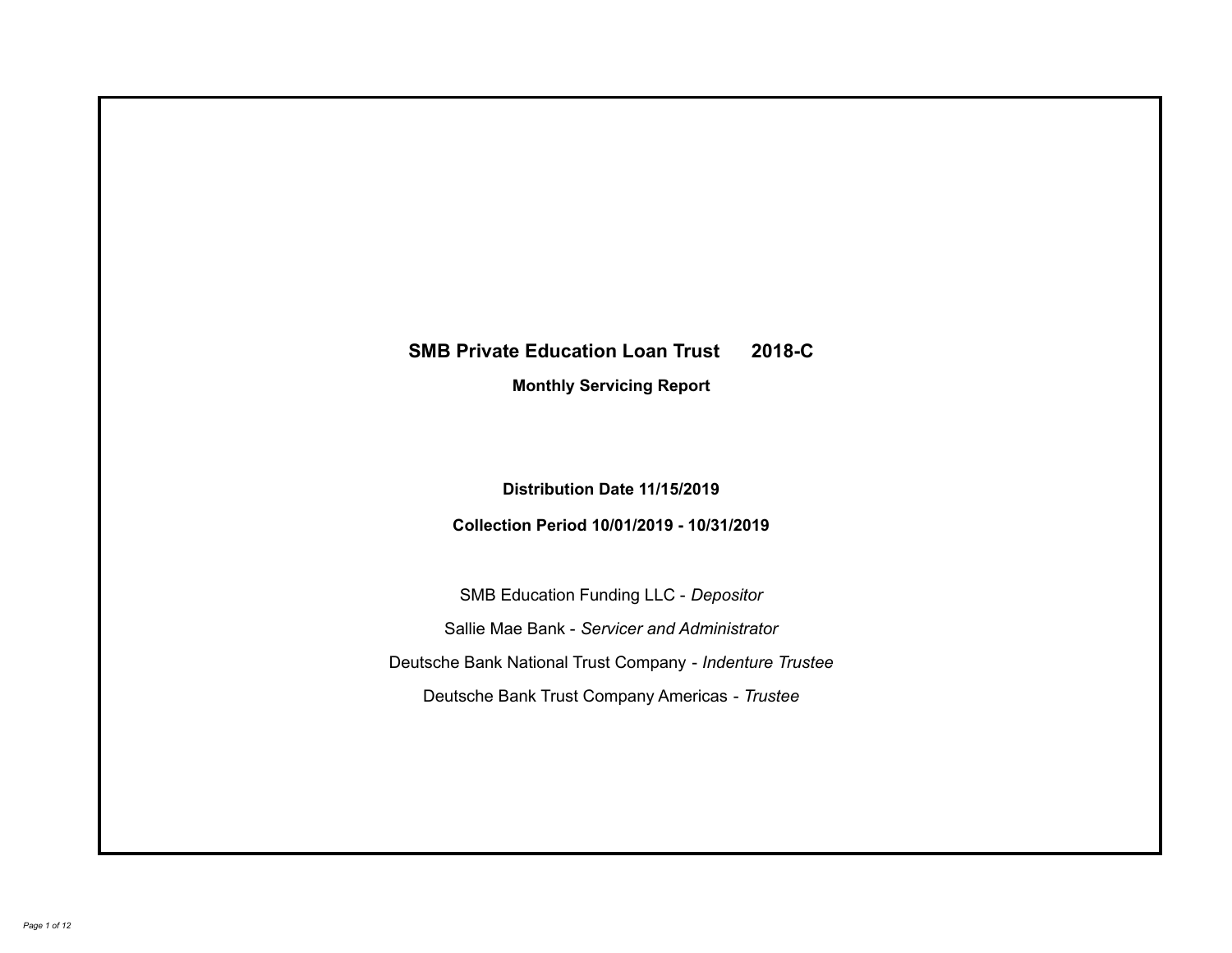| A           | <b>Student Loan Portfolio Characteristics</b>                  |                                              | <b>Settlement Date</b><br>09/19/2018 | 09/30/2019            | 10/31/2019            |
|-------------|----------------------------------------------------------------|----------------------------------------------|--------------------------------------|-----------------------|-----------------------|
|             | <b>Principal Balance</b>                                       |                                              | \$557,492,029.76                     | \$484,686,163.70      | \$477,376,361.23      |
|             | Interest to be Capitalized Balance                             |                                              | 38,025,828.51                        | 37,996,369.51         | 38,532,484.07         |
|             | Pool Balance                                                   |                                              | \$595,517,858.27                     | \$522,682,533.21      | \$515,908,845.30      |
|             | Weighted Average Coupon (WAC)                                  |                                              |                                      |                       |                       |
|             |                                                                | WAC1 (Contractual Interest Rate on the Loan) | 9.74%                                | 9.73%                 | 9.56%                 |
|             |                                                                | WAC2 (Average of Applicable Interest Rate)   | 9.70%                                | 9.68%                 | 9.51%                 |
|             | WAC3 (Average of Actual Interest Rate)                         |                                              | 9.62%                                | 9.60%                 | 9.43%                 |
|             | Weighted Average Remaining Term                                |                                              | 137.72                               | 133.28                | 133.20                |
|             | Number of Loans                                                |                                              | 48,318                               | 42,502                | 41,998                |
|             | Number of Borrowers                                            |                                              | 46,914                               | 41,301                | 40,819                |
|             | Pool Factor<br>Since Issued Total Constant Prepayment Rate (1) |                                              |                                      | 0.877694138<br>11.18% | 0.866319688<br>11.33% |
|             |                                                                |                                              |                                      |                       |                       |
| $\sf B$     | <b>Debt Securities</b>                                         | <b>Cusip/Isin</b>                            | 10/15/2019                           |                       | 11/15/2019            |
|             | A1                                                             | 78449QAA5                                    | \$63,024,759.41                      |                       | \$54,326,999.85       |
|             | A <sub>2</sub> A                                               | 78449QAB3                                    | \$219,000,000.00                     |                       | \$219,000,000.00      |
|             | A2B                                                            | 78449QAC1                                    | \$108,000,000.00                     |                       | \$108,000,000.00      |
|             | В                                                              | 78449QAD9                                    | \$40,000,000.00                      |                       | \$40,000,000.00       |
|             |                                                                |                                              |                                      |                       |                       |
| $\mathbf C$ | <b>Certificates</b>                                            | <b>Cusip/Isin</b>                            | 10/15/2019                           |                       | 11/15/2019            |
|             | Residual                                                       | 78449Q107                                    | \$100,000.00                         |                       | \$100,000.00          |
|             |                                                                |                                              |                                      |                       |                       |
| D           | <b>Account Balances</b>                                        |                                              | 10/15/2019                           |                       | 11/15/2019            |
|             | Reserve Account Balance                                        |                                              | \$1,508,827.00                       |                       | \$1,508,827.00        |
|             |                                                                |                                              |                                      |                       |                       |
| E           | <b>Asset / Liability</b>                                       |                                              | 10/15/2019                           |                       | 11/15/2019            |
|             | Overcollateralization Percentage                               |                                              | 17.73%                               |                       | 18.33%                |
|             | Specified Overcollateralization Amount                         |                                              | \$130,670,633.30                     |                       | \$128,977,211.33      |
|             | <b>Actual Overcollateralization Amount</b>                     |                                              | \$92,657,773.80                      |                       | \$94,581,845.45       |

(1) For additional information, see 'Since Issued CPR Methodology' found on page 11 of this report.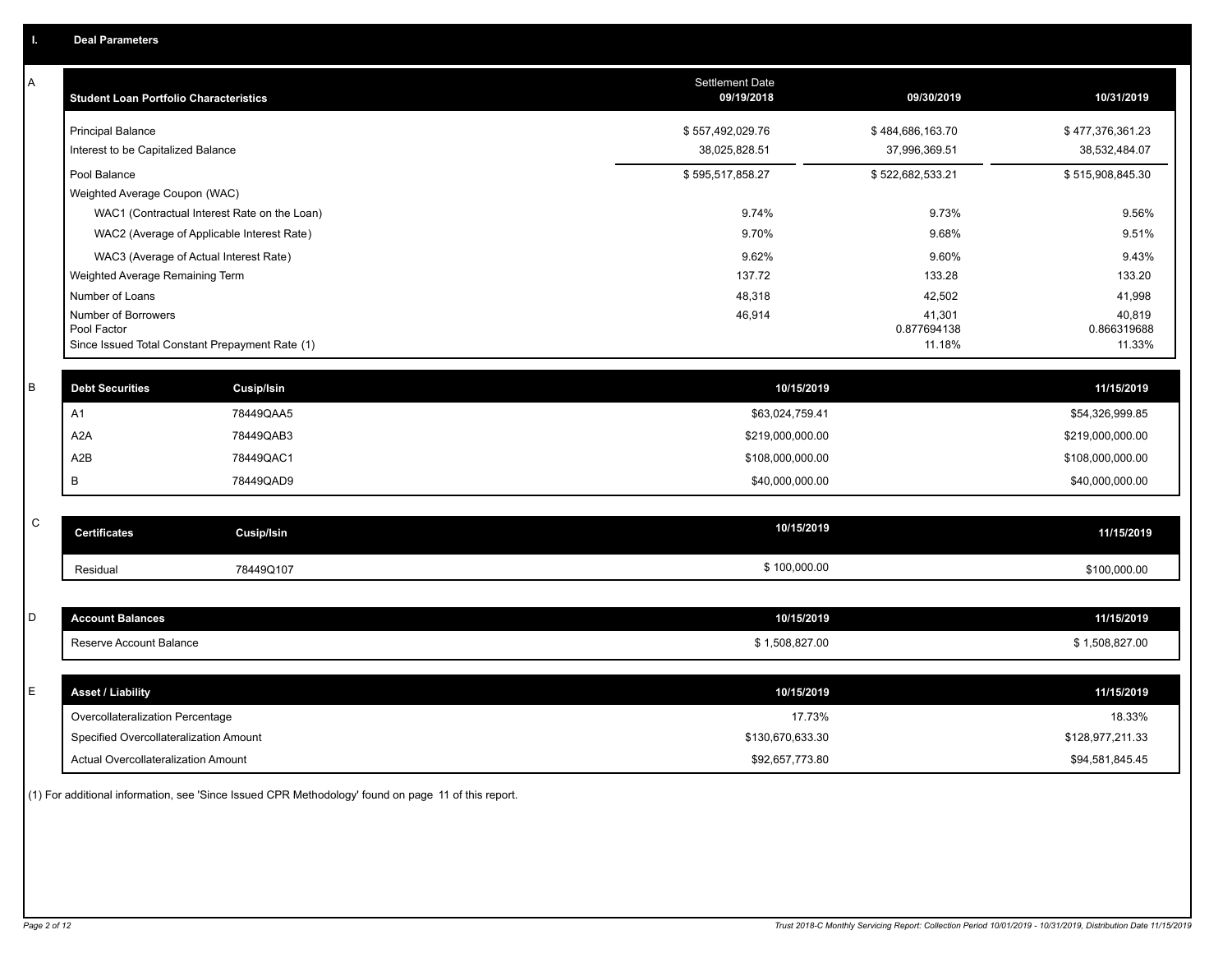## **II. 2018-C Trust Activity 10/01/2019 through 10/31/2019**

| <b>Borrower Principal</b><br>7,577,291.04<br><b>Consolidation Activity Principal</b><br>0.00<br>83.53<br>Seller Principal Reimbursement<br>0.00<br>Servicer Principal Reimbursement<br>0.00<br>Delinquent Principal Purchases by Servicer<br><b>Other Principal Deposits</b><br>66,634.15<br>\$7,644,008.72<br><b>Total Principal Receipts</b><br>B<br><b>Student Loan Interest Receipts</b><br><b>Borrower Interest</b><br>2,449,401.06<br>0.00<br><b>Consolidation Activity Interest</b><br>Seller Interest Reimbursement<br>(0.33)<br>0.00<br>Servicer Interest Reimbursement<br>0.00<br>Delinquent Interest Purchases by Servicer<br><b>Other Interest Deposits</b><br>3,469.41<br>\$2,452,870.14<br><b>Total Interest Receipts</b><br>C<br><b>Recoveries on Realized Losses</b><br>\$55,915.51<br>D<br><b>Investment Income</b><br>\$15,333.21<br>Ε<br><b>Funds Borrowed from Next Collection Period</b><br>\$0.00<br>F<br><b>Funds Repaid from Prior Collection Period</b><br>\$0.00<br>G<br>\$0.00<br>Loan Sale or Purchase Proceeds<br>\$0.00<br>н<br>Initial Deposits to Distribution Account<br><b>Excess Transferred from Other Accounts</b><br>\$0.00<br><b>Borrower Benefit Reimbursements</b><br>\$0.00<br>J<br><b>Other Deposits</b><br>\$25,875.00<br>Κ<br><b>Other Fees Collected</b><br>L<br>\$0.00<br>М<br><b>AVAILABLE FUNDS</b><br>\$10,194,002.58<br>N<br>Non-Cash Principal Activity During Collection Period<br>\$334,206.25<br>Aggregate Purchased Amounts by the Depositor, Servicer or Seller<br>\$70,103.56<br>O<br>P<br>\$0.00<br>Aggregate Loan Substitutions | Α | <b>Student Loan Principal Receipts</b> |  |
|---------------------------------------------------------------------------------------------------------------------------------------------------------------------------------------------------------------------------------------------------------------------------------------------------------------------------------------------------------------------------------------------------------------------------------------------------------------------------------------------------------------------------------------------------------------------------------------------------------------------------------------------------------------------------------------------------------------------------------------------------------------------------------------------------------------------------------------------------------------------------------------------------------------------------------------------------------------------------------------------------------------------------------------------------------------------------------------------------------------------------------------------------------------------------------------------------------------------------------------------------------------------------------------------------------------------------------------------------------------------------------------------------------------------------------------------------------------------------------------------------------------------------------------------------------------------------------------------|---|----------------------------------------|--|
|                                                                                                                                                                                                                                                                                                                                                                                                                                                                                                                                                                                                                                                                                                                                                                                                                                                                                                                                                                                                                                                                                                                                                                                                                                                                                                                                                                                                                                                                                                                                                                                             |   |                                        |  |
|                                                                                                                                                                                                                                                                                                                                                                                                                                                                                                                                                                                                                                                                                                                                                                                                                                                                                                                                                                                                                                                                                                                                                                                                                                                                                                                                                                                                                                                                                                                                                                                             |   |                                        |  |
|                                                                                                                                                                                                                                                                                                                                                                                                                                                                                                                                                                                                                                                                                                                                                                                                                                                                                                                                                                                                                                                                                                                                                                                                                                                                                                                                                                                                                                                                                                                                                                                             |   |                                        |  |
|                                                                                                                                                                                                                                                                                                                                                                                                                                                                                                                                                                                                                                                                                                                                                                                                                                                                                                                                                                                                                                                                                                                                                                                                                                                                                                                                                                                                                                                                                                                                                                                             |   |                                        |  |
|                                                                                                                                                                                                                                                                                                                                                                                                                                                                                                                                                                                                                                                                                                                                                                                                                                                                                                                                                                                                                                                                                                                                                                                                                                                                                                                                                                                                                                                                                                                                                                                             |   |                                        |  |
|                                                                                                                                                                                                                                                                                                                                                                                                                                                                                                                                                                                                                                                                                                                                                                                                                                                                                                                                                                                                                                                                                                                                                                                                                                                                                                                                                                                                                                                                                                                                                                                             |   |                                        |  |
|                                                                                                                                                                                                                                                                                                                                                                                                                                                                                                                                                                                                                                                                                                                                                                                                                                                                                                                                                                                                                                                                                                                                                                                                                                                                                                                                                                                                                                                                                                                                                                                             |   |                                        |  |
|                                                                                                                                                                                                                                                                                                                                                                                                                                                                                                                                                                                                                                                                                                                                                                                                                                                                                                                                                                                                                                                                                                                                                                                                                                                                                                                                                                                                                                                                                                                                                                                             |   |                                        |  |
|                                                                                                                                                                                                                                                                                                                                                                                                                                                                                                                                                                                                                                                                                                                                                                                                                                                                                                                                                                                                                                                                                                                                                                                                                                                                                                                                                                                                                                                                                                                                                                                             |   |                                        |  |
|                                                                                                                                                                                                                                                                                                                                                                                                                                                                                                                                                                                                                                                                                                                                                                                                                                                                                                                                                                                                                                                                                                                                                                                                                                                                                                                                                                                                                                                                                                                                                                                             |   |                                        |  |
|                                                                                                                                                                                                                                                                                                                                                                                                                                                                                                                                                                                                                                                                                                                                                                                                                                                                                                                                                                                                                                                                                                                                                                                                                                                                                                                                                                                                                                                                                                                                                                                             |   |                                        |  |
|                                                                                                                                                                                                                                                                                                                                                                                                                                                                                                                                                                                                                                                                                                                                                                                                                                                                                                                                                                                                                                                                                                                                                                                                                                                                                                                                                                                                                                                                                                                                                                                             |   |                                        |  |
|                                                                                                                                                                                                                                                                                                                                                                                                                                                                                                                                                                                                                                                                                                                                                                                                                                                                                                                                                                                                                                                                                                                                                                                                                                                                                                                                                                                                                                                                                                                                                                                             |   |                                        |  |
|                                                                                                                                                                                                                                                                                                                                                                                                                                                                                                                                                                                                                                                                                                                                                                                                                                                                                                                                                                                                                                                                                                                                                                                                                                                                                                                                                                                                                                                                                                                                                                                             |   |                                        |  |
|                                                                                                                                                                                                                                                                                                                                                                                                                                                                                                                                                                                                                                                                                                                                                                                                                                                                                                                                                                                                                                                                                                                                                                                                                                                                                                                                                                                                                                                                                                                                                                                             |   |                                        |  |
|                                                                                                                                                                                                                                                                                                                                                                                                                                                                                                                                                                                                                                                                                                                                                                                                                                                                                                                                                                                                                                                                                                                                                                                                                                                                                                                                                                                                                                                                                                                                                                                             |   |                                        |  |
|                                                                                                                                                                                                                                                                                                                                                                                                                                                                                                                                                                                                                                                                                                                                                                                                                                                                                                                                                                                                                                                                                                                                                                                                                                                                                                                                                                                                                                                                                                                                                                                             |   |                                        |  |
|                                                                                                                                                                                                                                                                                                                                                                                                                                                                                                                                                                                                                                                                                                                                                                                                                                                                                                                                                                                                                                                                                                                                                                                                                                                                                                                                                                                                                                                                                                                                                                                             |   |                                        |  |
|                                                                                                                                                                                                                                                                                                                                                                                                                                                                                                                                                                                                                                                                                                                                                                                                                                                                                                                                                                                                                                                                                                                                                                                                                                                                                                                                                                                                                                                                                                                                                                                             |   |                                        |  |
|                                                                                                                                                                                                                                                                                                                                                                                                                                                                                                                                                                                                                                                                                                                                                                                                                                                                                                                                                                                                                                                                                                                                                                                                                                                                                                                                                                                                                                                                                                                                                                                             |   |                                        |  |
|                                                                                                                                                                                                                                                                                                                                                                                                                                                                                                                                                                                                                                                                                                                                                                                                                                                                                                                                                                                                                                                                                                                                                                                                                                                                                                                                                                                                                                                                                                                                                                                             |   |                                        |  |
|                                                                                                                                                                                                                                                                                                                                                                                                                                                                                                                                                                                                                                                                                                                                                                                                                                                                                                                                                                                                                                                                                                                                                                                                                                                                                                                                                                                                                                                                                                                                                                                             |   |                                        |  |
|                                                                                                                                                                                                                                                                                                                                                                                                                                                                                                                                                                                                                                                                                                                                                                                                                                                                                                                                                                                                                                                                                                                                                                                                                                                                                                                                                                                                                                                                                                                                                                                             |   |                                        |  |
|                                                                                                                                                                                                                                                                                                                                                                                                                                                                                                                                                                                                                                                                                                                                                                                                                                                                                                                                                                                                                                                                                                                                                                                                                                                                                                                                                                                                                                                                                                                                                                                             |   |                                        |  |
|                                                                                                                                                                                                                                                                                                                                                                                                                                                                                                                                                                                                                                                                                                                                                                                                                                                                                                                                                                                                                                                                                                                                                                                                                                                                                                                                                                                                                                                                                                                                                                                             |   |                                        |  |
|                                                                                                                                                                                                                                                                                                                                                                                                                                                                                                                                                                                                                                                                                                                                                                                                                                                                                                                                                                                                                                                                                                                                                                                                                                                                                                                                                                                                                                                                                                                                                                                             |   |                                        |  |
|                                                                                                                                                                                                                                                                                                                                                                                                                                                                                                                                                                                                                                                                                                                                                                                                                                                                                                                                                                                                                                                                                                                                                                                                                                                                                                                                                                                                                                                                                                                                                                                             |   |                                        |  |
|                                                                                                                                                                                                                                                                                                                                                                                                                                                                                                                                                                                                                                                                                                                                                                                                                                                                                                                                                                                                                                                                                                                                                                                                                                                                                                                                                                                                                                                                                                                                                                                             |   |                                        |  |
|                                                                                                                                                                                                                                                                                                                                                                                                                                                                                                                                                                                                                                                                                                                                                                                                                                                                                                                                                                                                                                                                                                                                                                                                                                                                                                                                                                                                                                                                                                                                                                                             |   |                                        |  |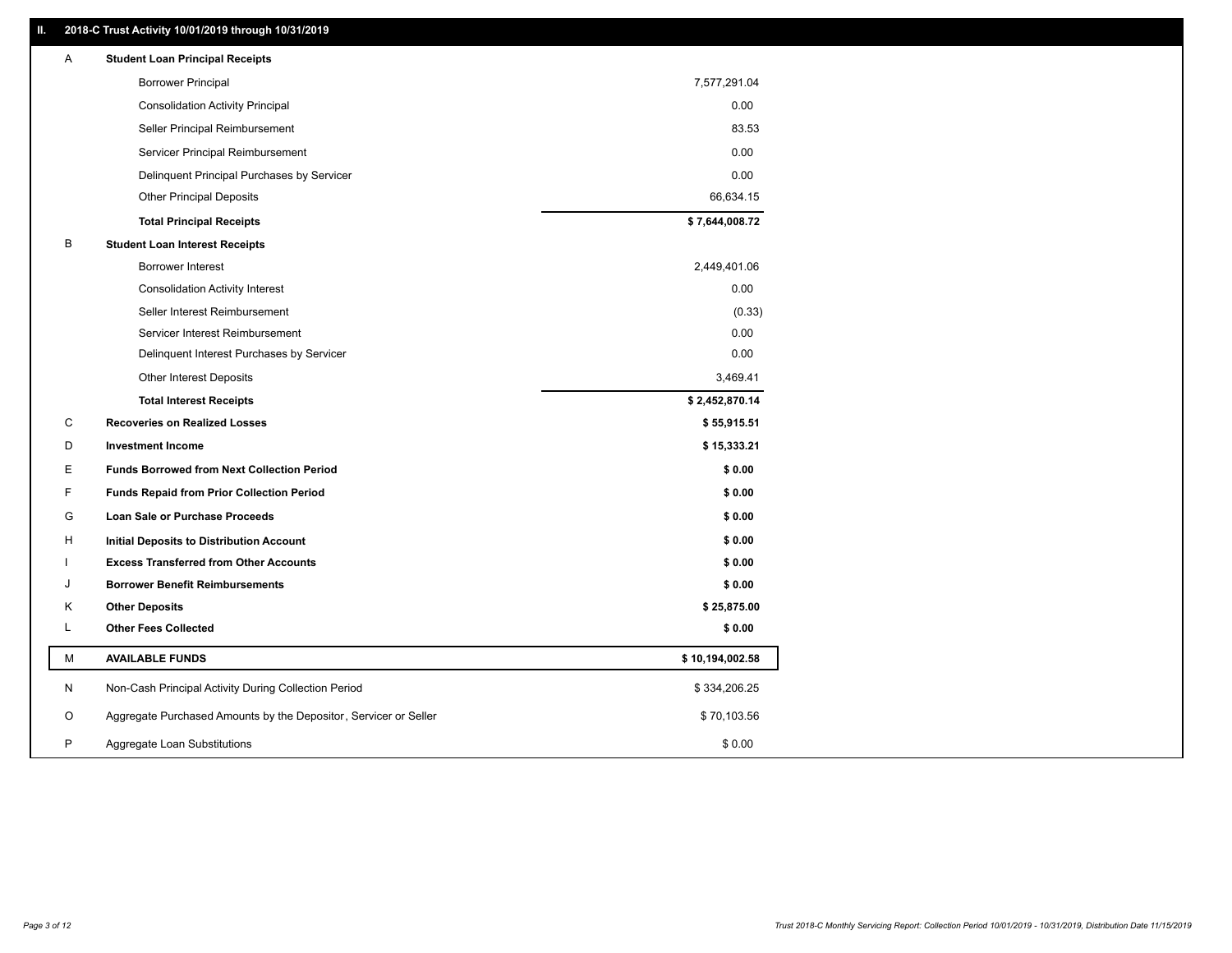|                   |                       |                          |         |                                                           | <b>Loans by Repayment Status</b> |                            |                          |         |                                                           |                |                            |
|-------------------|-----------------------|--------------------------|---------|-----------------------------------------------------------|----------------------------------|----------------------------|--------------------------|---------|-----------------------------------------------------------|----------------|----------------------------|
|                   |                       |                          |         | 10/31/2019                                                |                                  |                            |                          |         | 09/30/2019                                                |                |                            |
|                   |                       | <b>Wtd Avg</b><br>Coupon | # Loans | Principal and<br><b>Interest Accrued</b><br>to Capitalize | % of Principal                   | % of Loans in<br>Repay (1) | <b>Wtd Avg</b><br>Coupon | # Loans | Principal and<br><b>Interest Accrued</b><br>to Capitalize | % of Principal | % of Loans in<br>Repay (1) |
| INTERIM:          | IN SCHOOL             | 10.39%                   | 5,612   | \$79,016,451.00                                           | 15.316%                          | $-$ %                      | 10.53%                   | 5,685   | \$79,411,547.25                                           | 15.193%        | $-$ %                      |
|                   | GRACE                 | 10.09%                   | 2,927   | \$41,118,009.80                                           | 7.970%                           | $-$ %                      | 10.25%                   | 2,981   | \$42,058,128.74                                           | 8.047%         | $-$ %                      |
|                   | <b>DEFERMENT</b>      | 10.07%                   | 1,877   | \$23,101,860.55                                           | 4.478%                           | $-$ %                      | 10.30%                   | 1,807   | \$22,314,505.31                                           | 4.269%         | $-$ %                      |
| <b>REPAYMENT:</b> | <b>CURRENT</b>        | 9.07%                    | 29,776  | \$346,679,909.75                                          | 67.198%                          | 93.025%                    | 9.24%                    | 30,096  | \$352,280,277.64                                          | 67.399%        | 92.975%                    |
|                   | 31-60 DAYS DELINQUENT | 10.10%                   | 436     | \$5,654,437.37                                            | 1.096%                           | 1.517%                     | 10.42%                   | 452     | \$5,570,639.73                                            | 1.066%         | 1.470%                     |
|                   | 61-90 DAYS DELINQUENT | 10.33%                   | 194     | \$2,401,015.58                                            | 0.465%                           | 0.644%                     | 10.53%                   | 205     | \$2,481,865.59                                            | 0.475%         | 0.655%                     |
|                   | > 90 DAYS DELINQUENT  | 10.51%                   | 103     | \$1,518,617.04                                            | 0.294%                           | 0.407%                     | 10.50%                   | 108     | \$1,565,808.05                                            | 0.300%         | 0.413%                     |
|                   | FORBEARANCE           | 9.30%                    | 1,073   | \$16,418,544.21                                           | 3.182%                           | 4.406%                     | 9.63%                    | 1,168   | \$16,999,760.90                                           | 3.252%         | 4.487%                     |
| <b>TOTAL</b>      |                       |                          | 41,998  | \$515,908,845.30                                          | 100.00%                          | 100.00%                    |                          | 42,502  | \$522,682,533.21                                          | 100.00%        | 100.00%                    |

Percentages may not total 100% due to rounding \*

1 Loans classified in "Repayment" include any loan for which interim interest only, \$25 fixed payments or full principal and interest payments are due.

|                         |                                                                                                                                                                                |                          |         |                                                           | <b>Loans by Borrower Status</b> |                                |                          |         |                                                           |                |                                |
|-------------------------|--------------------------------------------------------------------------------------------------------------------------------------------------------------------------------|--------------------------|---------|-----------------------------------------------------------|---------------------------------|--------------------------------|--------------------------|---------|-----------------------------------------------------------|----------------|--------------------------------|
|                         |                                                                                                                                                                                |                          |         | 10/31/2019                                                |                                 |                                |                          |         | 09/30/2019                                                |                |                                |
|                         |                                                                                                                                                                                | <b>Wtd Avg</b><br>Coupon | # Loans | Principal and<br><b>Interest Accrued</b><br>to Capitalize | % of Principal                  | % of Loans in<br>P&I Repay (2) | <b>Wtd Avg</b><br>Coupon | # Loans | Principal and<br><b>Interest Accrued</b><br>to Capitalize | % of Principal | % of Loans in<br>P&I Repay (2) |
| INTERIM:                | IN SCHOOL                                                                                                                                                                      | 9.85%                    | 11,216  | \$159,074,591.89                                          | 30.834%                         | $-$ %                          | 9.99%                    | 11,402  | \$160,580,859.69                                          | 30.722%        | $-$ %                          |
|                         | GRACE                                                                                                                                                                          | 9.56%                    | 5,754   | \$81,806,095.41                                           | 15.857%                         | $-$ %                          | 9.72%                    | 5,834   | \$83,589,182.93                                           | 15.992%        | $-$ %                          |
|                         | <b>DEFERMENT</b>                                                                                                                                                               | 9.72%                    | 3,452   | \$41,374,401.05                                           | 8.020%                          | $-$ %                          | 9.89%                    | 3,285   | \$39,575,903.72                                           | 7.572%         | $-$ %                          |
| P&I REPAYMENT:          | <b>CURRENT</b>                                                                                                                                                                 | 8.97%                    | 19,828  | \$208,433,866.49                                          | 40.401%                         | 89.206%                        | 9.16%                    | 20,110  | \$213,141,562.59                                          | 40.778%        | 89.204%                        |
|                         | 31-60 DAYS DELINQUENT                                                                                                                                                          | 10.05%                   | 395     | \$5,159,643.79                                            | 1.000%                          | 2.208%                         | 10.42%                   | 401     | \$4,925,765.14                                            | 0.942%         | 2.062%                         |
|                         | 61-90 DAYS DELINQUENT                                                                                                                                                          | 10.34%                   | 180     | \$2,171,183.84                                            | 0.421%                          | 0.929%                         | 10.52%                   | 199     | \$2,421,535.52                                            | 0.463%         | 1.013%                         |
|                         | > 90 DAYS DELINQUENT                                                                                                                                                           | 10.50%                   | 100     | \$1,470,518.62                                            | 0.285%                          | 0.629%                         | 10.57%                   | 103     | \$1,447,962.72                                            | 0.277%         | 0.606%                         |
|                         | FORBEARANCE                                                                                                                                                                    | 9.30%                    | 1,073   | \$16,418,544.21                                           | 3.182%                          | 7.027%                         | 9.63%                    | 1,168   | \$16,999,760.90                                           | 3.252%         | 7.115%                         |
| <b>TOTAL</b><br>$\star$ | Percentages may not total 100% due to rounding<br>2 Loans classified in "P&I Repayment" includes only those loans for which scheduled principal and interest payments are due. |                          | 41,998  | \$515,908,845.30                                          | 100.00%                         | 100.00%                        |                          | 42,502  | \$522,682,533.21                                          | 100.00%        | 100.00%                        |

WAC reflects WAC3 To conform with company standard reporting these sections now include Princial and Interest Accrued to Capitalize .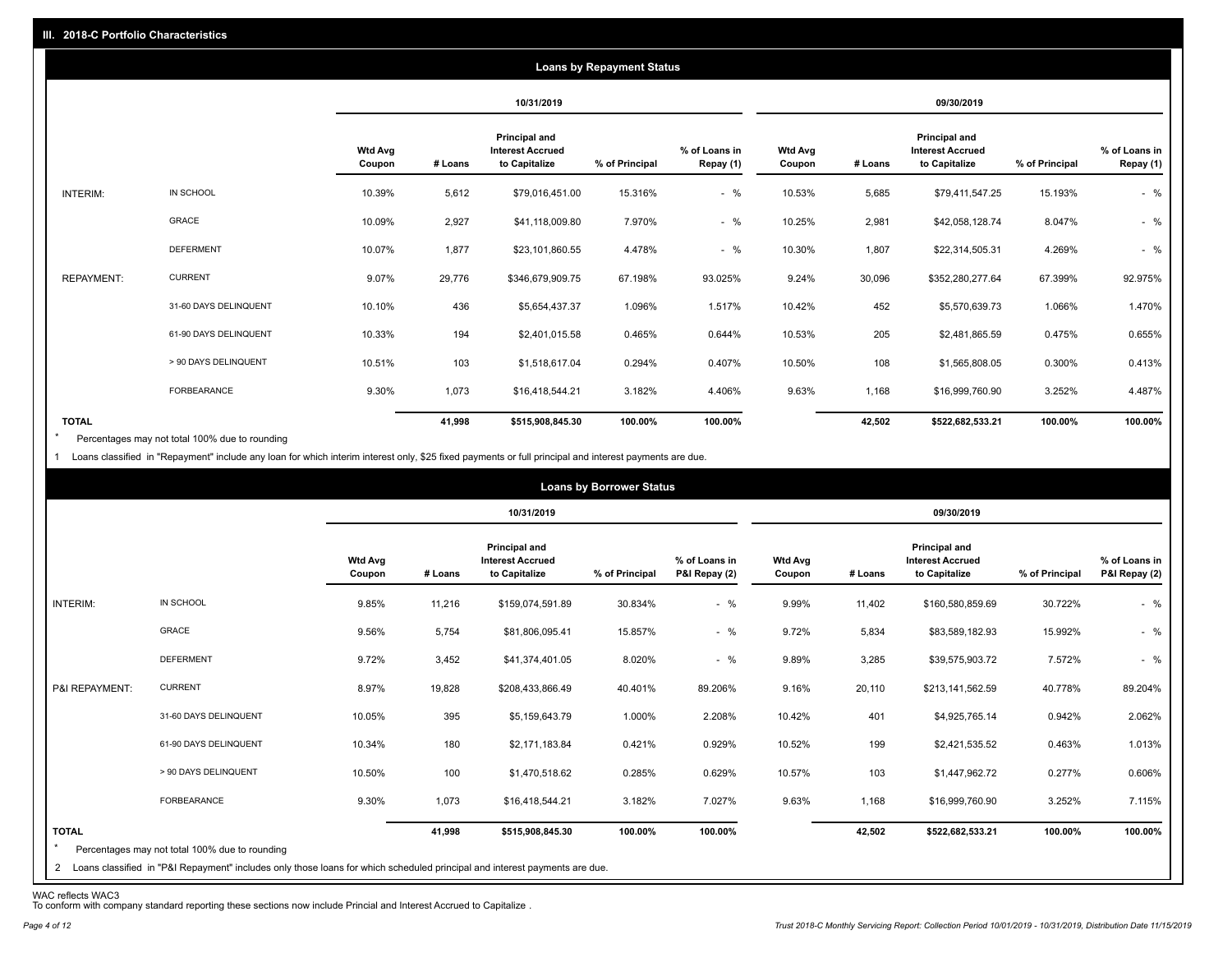|                                                                                                  | 10/31/2019       | 9/30/2019        |
|--------------------------------------------------------------------------------------------------|------------------|------------------|
| Pool Balance                                                                                     | \$515,908,845.30 | \$522,682,533.21 |
| Total # Loans                                                                                    | 41,998           | 42,502           |
| Total # Borrowers                                                                                | 40,819           | 41,301           |
| Weighted Average Coupon                                                                          | 9.51%            | 9.68%            |
| Weighted Average Remaining Term                                                                  | 133.20           | 133.28           |
| Percent of Pool - Cosigned                                                                       | 92.6%            | 92.6%            |
| Percent of Pool - Non Cosigned                                                                   | 7.4%             | 7.4%             |
| Borrower Interest Accrued for Period                                                             | \$3,871,447.64   | \$3,842,881.84   |
| Outstanding Borrower Interest Accrued                                                            | \$41,218,669.90  | \$40,674,123.11  |
| Gross Principal Realized Loss - Periodic *                                                       | \$488,365.36     | \$360,562.10     |
| Gross Principal Realized Loss - Cumulative *                                                     | \$4,212,339.14   | \$3,723,973.78   |
| Recoveries on Realized Losses - Periodic                                                         | \$55,915.51      | \$32,026.19      |
| Recoveries on Realized Losses - Cumulative                                                       | \$378,412.25     | \$322,496.74     |
| Net Losses - Periodic                                                                            | \$432,449.85     | \$328,535.91     |
| Net Losses - Cumulative                                                                          | \$3,833,926.89   | \$3,401,477.04   |
| Non-Cash Principal Activity - Capitalized Interest                                               | \$822,603.52     | \$755,665.81     |
| Since Issued Total Constant Prepayment Rate (CPR) (1)                                            | 11.33%           | 11.18%           |
| <b>Loan Substitutions</b>                                                                        | \$0.00           | \$0.00           |
| <b>Cumulative Loan Substitutions</b>                                                             | \$0.00           | \$0.00           |
| <b>Unpaid Servicing Fees</b>                                                                     | \$0.00           | \$0.00           |
| <b>Unpaid Administration Fees</b>                                                                | \$0.00           | \$0.00           |
| <b>Unpaid Carryover Servicing Fees</b>                                                           | \$0.00           | \$0.00           |
| Note Interest Shortfall                                                                          | \$0.00           | \$0.00           |
| Loans in Modification                                                                            | \$9,009,486.20   | \$7,961,293.56   |
| % of Loans in Modification as a % of Loans in Repayment (P&I)                                    | 4.15%            | 3.59%            |
|                                                                                                  |                  |                  |
| % Annualized Gross Principal Realized Loss - Periodic as a %<br>of Loans in Repayment (P&I) * 12 | 2.70%            | 1.95%            |
|                                                                                                  |                  |                  |
| % Gross Principal Realized Loss - Cumulative as a % of<br>Original Pool Balance                  |                  |                  |
|                                                                                                  | 0.71%            | 0.63%            |
|                                                                                                  |                  |                  |

\* In accordance with the Servicer's current policies and procedures, after September 1, 2017 loans subject to bankruptcy claims generally will not be reported as a charged- off unless and until they are delinquent for 120

(1) For additional information, see 'Since Issued CPR Methodology' found on page 11 of this report.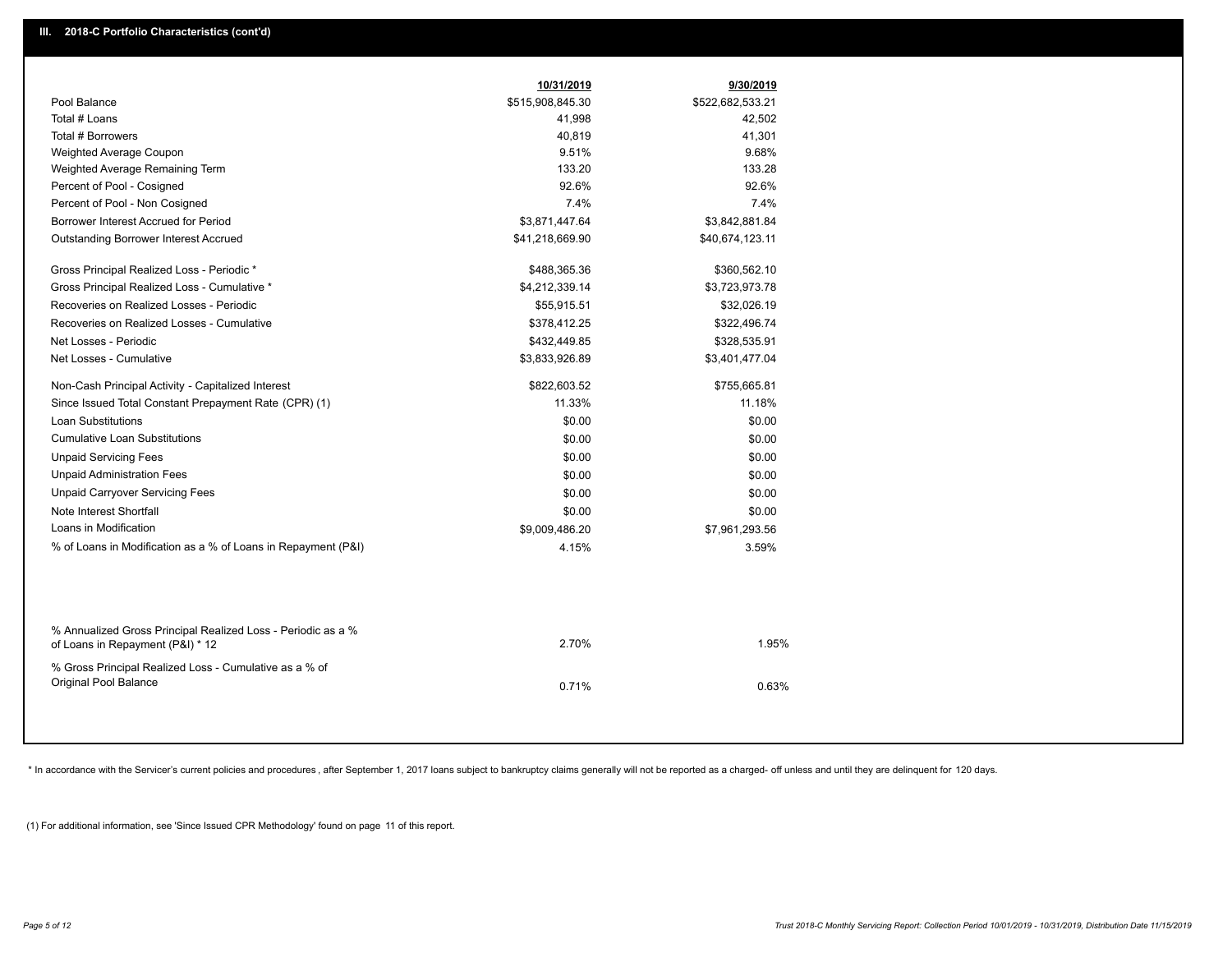#### **Loan Program**  A

|                                    | Weighted<br><b>Average Coupon</b> | # LOANS     | <b>\$ AMOUNT</b> | $%$ *     |
|------------------------------------|-----------------------------------|-------------|------------------|-----------|
| - Smart Option Interest-Only Loans | 8.26%                             | 10,175      | \$98,748,116.04  | 19.141%   |
| - Smart Option Fixed Pay Loans     | 9.46%                             | 10,528      | \$156,701,394.53 | 30.374%   |
| - Smart Option Deferred Loans      | 9.84%                             | 21.295      | \$260,459,334.73 | 50.486%   |
| - Other Loan Programs              | $0.00\%$                          | $\mathbf 0$ | \$0.00           | $0.000\%$ |
| <b>Total</b>                       | 9.43%                             | 41,998      | \$515,908,845.30 | 100.000%  |

\* Percentages may not total 100% due to rounding

B

C

**Index Type**

|                       | Weighted<br><b>Average Coupon</b> | # LOANS | <b>\$ AMOUNT</b> | $%$ *    |
|-----------------------|-----------------------------------|---------|------------------|----------|
| - Fixed Rate Loans    | 9.52%                             | 12,965  | \$167,058,833.32 | 32.381%  |
| - LIBOR Indexed Loans | 9.38%                             | 29,033  | \$348,850,011.98 | 67.619%  |
| - Other Index Rates   | $0.00\%$                          |         | \$0.00           | 0.000%   |
| Total                 | 9.43%                             | 41,998  | \$515,908,845.30 | 100.000% |

\* Percentages may not total 100% due to rounding

## **Weighted Average Recent FICO**

| $0 - 639$<br>640 - 669 | 2,706  | \$29,819,538.67  | 5.780%   |
|------------------------|--------|------------------|----------|
|                        |        |                  |          |
|                        | 2,498  | \$28,984,135.69  | 5.618%   |
| 670 - 699              | 4,838  | \$59,713,797.67  | 11.574%  |
| 700 - 739              | 9,569  | \$120,376,198.18 | 23.333%  |
| $740 +$                | 22,386 | \$277,011,460.98 | 53.694%  |
| $N/A$ <sub>(1)</sub>   |        | \$3,714.11       | 0.001%   |
| <b>Total</b>           | 41,998 | \$515,908,845.30 | 100.000% |

WAC reflects WAC3

To conform with company standard reporting these sections now include Princial and Interest Accrued to Capitalize .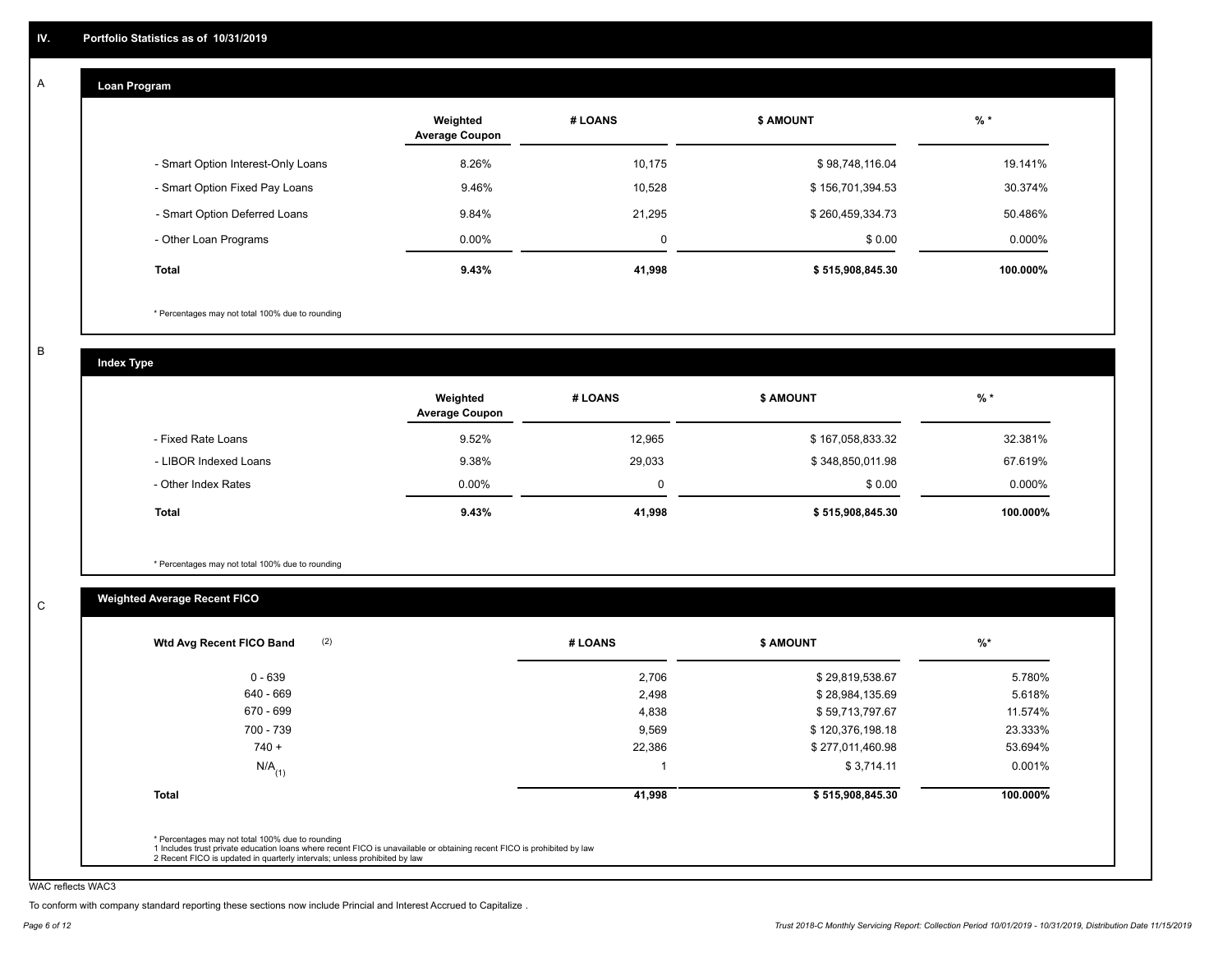| V. |       | 2018-C Reserve Account and Principal Distribution Calculations                       |                  |  |
|----|-------|--------------------------------------------------------------------------------------|------------------|--|
| А. |       | <b>Reserve Account</b>                                                               |                  |  |
|    |       | Specified Reserve Account Balance                                                    | \$1,508,827.00   |  |
|    |       | Actual Reserve Account Balance                                                       | \$1,508,827.00   |  |
| В. |       | <b>Principal Distribution Amount</b>                                                 |                  |  |
|    | i.    | Class A Notes Outstanding                                                            | \$390,024,759.41 |  |
|    | ii.   | Pool Balance                                                                         | \$515,908,845.30 |  |
|    | iii.  | First Priority Principal Distribution Amount (i - ii)                                | \$0.00           |  |
|    | iv.   | Class A and B Notes Outstanding                                                      | \$430,024,759.41 |  |
|    | ν.    | First Priority Principal Distribution Amount                                         | \$0.00           |  |
|    | vi.   | Pool Balance                                                                         | \$515,908,845.30 |  |
|    | vii.  | Specified Overcollateralization Amount                                               | \$128,977,211.33 |  |
|    | viii. | Regular Principal Distribution Amount (if (iv > 0, (iv - v) - (vi - vii))            | \$43,093,125.44  |  |
|    | ix.   | Pool Balance                                                                         | \$515,908,845.30 |  |
|    | х.    | 10% of Initial Pool Balance                                                          | \$59,551,785.83  |  |
|    | xi.   | First Priority Principal Distribution Amount                                         | \$0.00           |  |
|    | xii.  | Regular Principal Distribution Amount                                                | \$43,093,125.44  |  |
|    | xiii. | Available Funds (after payment of waterfall items A through I)                       | \$0.00           |  |
|    |       | xiv. Additional Principal Distribution Amount (if(vi <= x,min(xiii, vi - xi - xii))) | \$0.00           |  |
|    |       |                                                                                      |                  |  |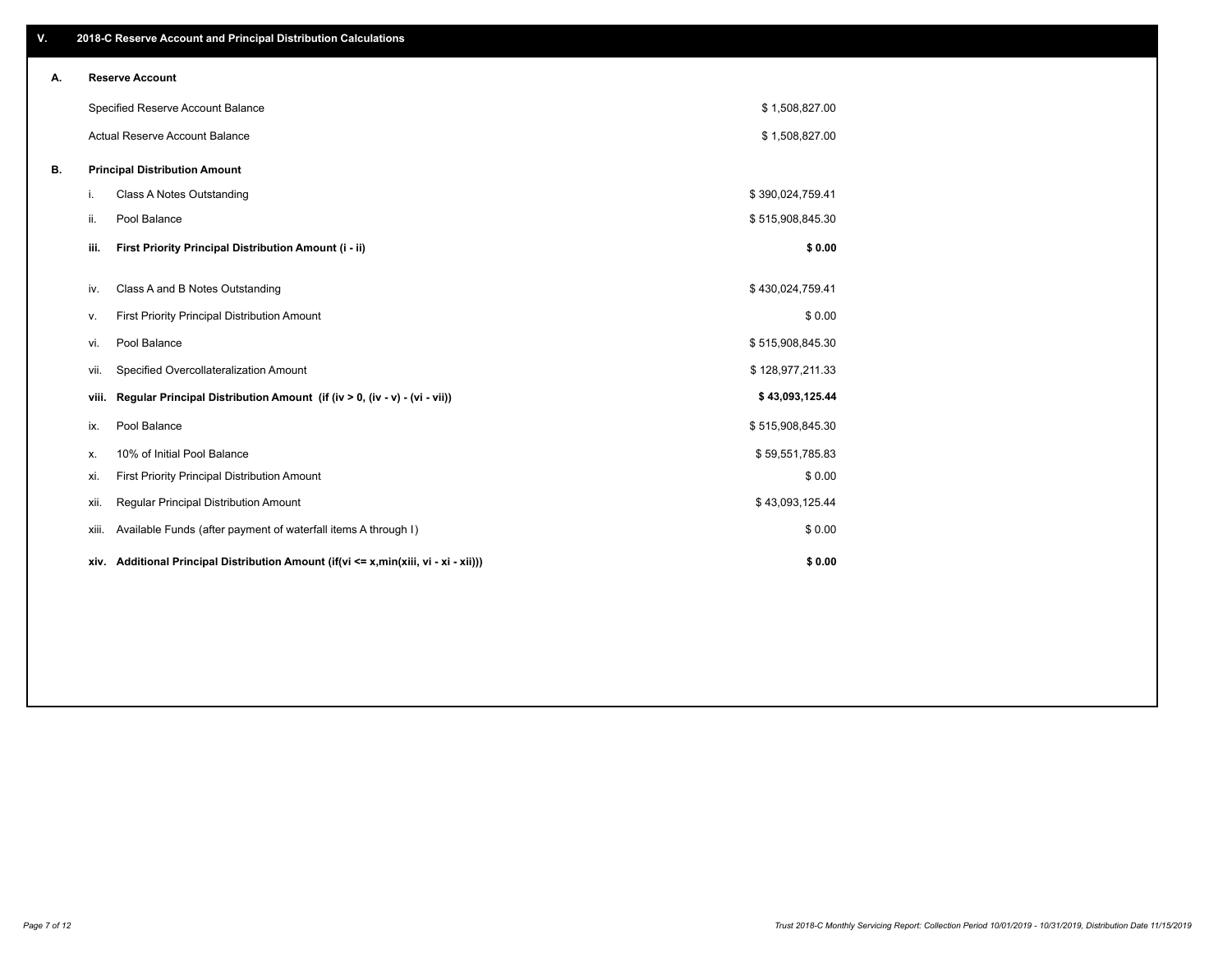|              |                                                                                   | Paid                 | <b>Funds Balance</b>             |
|--------------|-----------------------------------------------------------------------------------|----------------------|----------------------------------|
|              | <b>Total Available Funds</b>                                                      |                      | \$10,194,002.58                  |
| A            | <b>Trustee Fees</b>                                                               | \$0.00               | \$10,194,002.58                  |
| В            | <b>Servicing Fees</b>                                                             | \$323,125.27         | \$9,870,877.31                   |
| C            | i. Administration Fees<br>ii. Unreimbursed Administrator Advances plus any Unpaid | \$8,333.00<br>\$0.00 | \$9,862,544.31<br>\$9,862,544.31 |
| D            | Class A Noteholders Interest Distribution Amount                                  | \$1,031,451.42       | \$8,831,092.89                   |
| E.           | <b>First Priority Principal Payment</b>                                           | \$0.00               | \$8,831,092.89                   |
| F.           | Class B Noteholders Interest Distribution Amount                                  | \$133,333.33         | \$8,697,759.56                   |
| G            | Reinstatement Reserve Account                                                     | \$0.00               | \$8,697,759.56                   |
| H            | Regular Principal Distribution                                                    | \$8,697,759.56       | \$0.00                           |
| $\mathbf{I}$ | <b>Carryover Servicing Fees</b>                                                   | \$0.00               | \$0.00                           |
| J            | Additional Principal Distribution Amount                                          | \$0.00               | \$0.00                           |
| Κ            | Unpaid Expenses of Trustee                                                        | \$0.00               | \$0.00                           |
| L            | Unpaid Expenses of Administrator                                                  | \$0.00               | \$0.00                           |
| М            | Remaining Funds to the Residual Certificateholders                                | \$0.00               | \$0.00                           |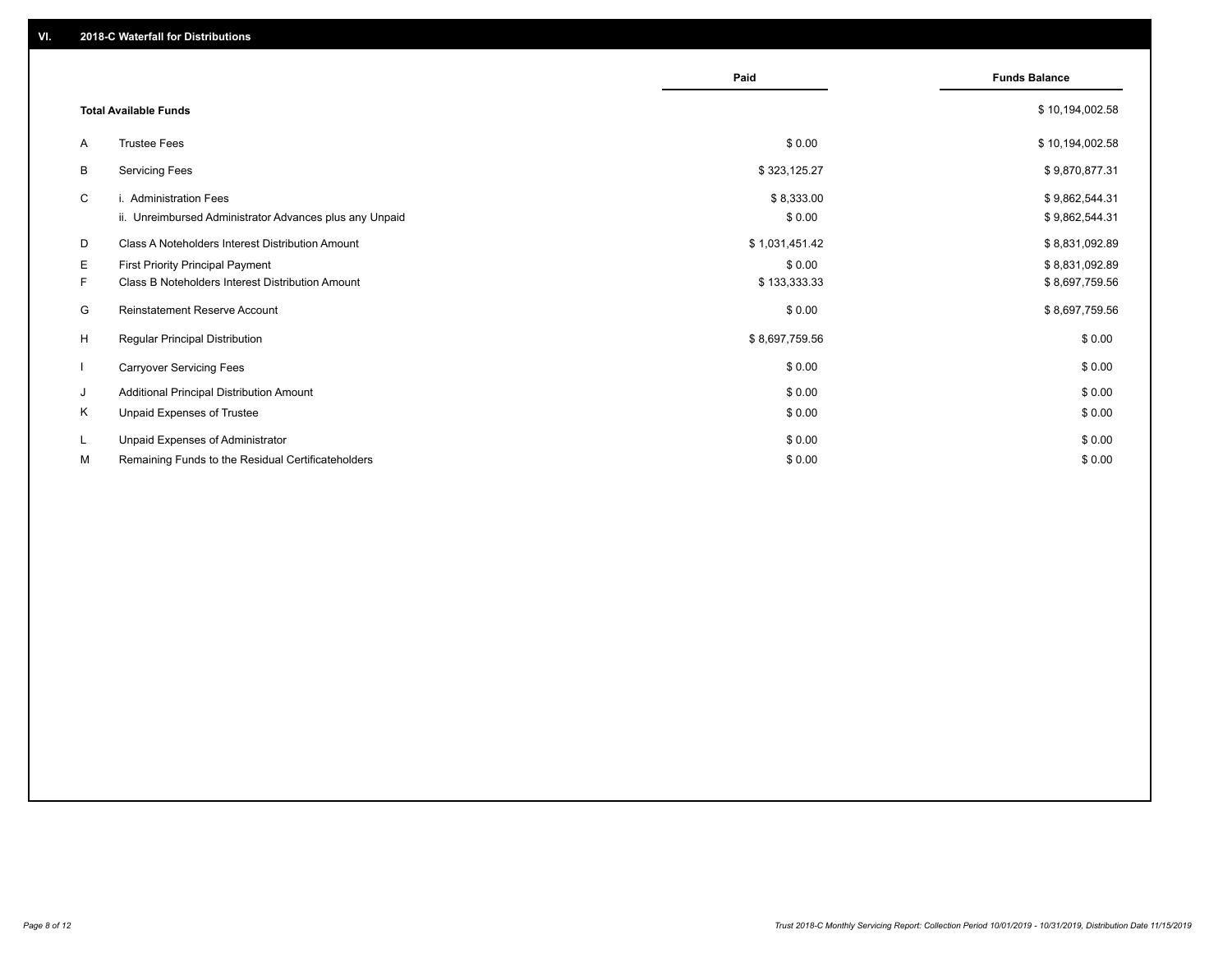| <b>Distribution Amounts</b>                                |                         |                         |                         |
|------------------------------------------------------------|-------------------------|-------------------------|-------------------------|
|                                                            | A <sub>1</sub>          | A <sub>2</sub> A        | A <sub>2</sub> B        |
| Cusip/Isin                                                 | 78449QAA5               | 78449QAB3               | 78449QAC1               |
| <b>Beginning Balance</b>                                   | \$63,024,759.41         | \$219,000,000.00        | \$108,000,000.00        |
| Index                                                      | <b>LIBOR</b>            | <b>FIXED</b>            | <b>LIBOR</b>            |
| Spread/Fixed Rate                                          | 0.30%                   | 3.63%                   | 0.75%                   |
| Record Date (Days Prior to Distribution)                   | 1 NEW YORK BUSINESS DAY | 1 NEW YORK BUSINESS DAY | 1 NEW YORK BUSINESS DAY |
| Accrual Period Begin                                       | 10/15/2019              | 10/15/2019              | 10/15/2019              |
| <b>Accrual Period End</b>                                  | 11/15/2019              | 11/15/2019              | 11/15/2019              |
| Daycount Fraction                                          | 0.08611111              | 0.08333333              | 0.08611111              |
| Interest Rate*                                             | 2.22125%                | 3.63000%                | 2.67125%                |
| <b>Accrued Interest Factor</b>                             | 0.001912743             | 0.003025000             | 0.002300243             |
| <b>Current Interest Due</b>                                | \$120,550.17            | \$662,475.00            | \$248,426.25            |
| Interest Shortfall from Prior Period Plus Accrued Interest | $\mathsf{\$}$ -         | $\mathcal{S}$ -         | $\mathcal{S}$ -         |
| <b>Total Interest Due</b>                                  | \$120,550.17            | \$662,475.00            | \$248,426.25            |
| <b>Interest Paid</b>                                       | \$120,550.17            | \$662,475.00            | \$248,426.25            |
| <b>Interest Shortfall</b>                                  | $\mathsf{\$}$ -         | $$ -$                   | $$ -$                   |
| <b>Principal Paid</b>                                      | \$8,697,759.56          | $$ -$                   | $\mathsf{\$}$ -         |
| <b>Ending Principal Balance</b>                            | \$54,326,999.85         | \$219,000,000.00        | \$108,000,000.00        |
| Paydown Factor                                             | 0.049139885             | 0.000000000             | 0.000000000             |
| <b>Ending Balance Factor</b>                               | 0.306932203             | 1.000000000             | 1.000000000             |

\* Pay rates for Current Distribution. For the interest rates applicable to the next distribution date, please see https://www.salliemae.com/about/investors/data/SMBabrate.txt.

**VII. 2018-C Distributions**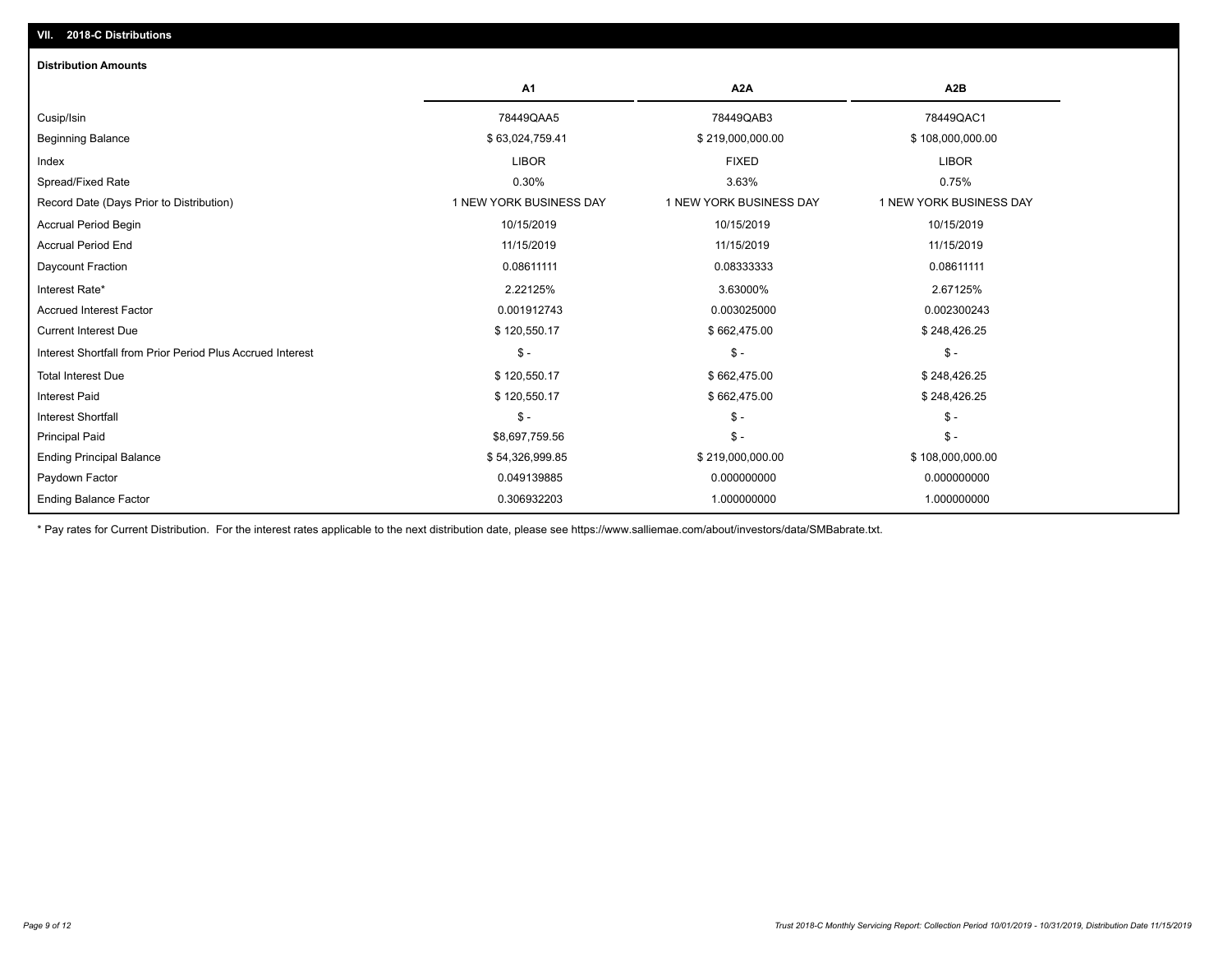| VII. ZU 10-U DISTIBUTURIS                                  |                         |
|------------------------------------------------------------|-------------------------|
| <b>Distribution Amounts</b>                                |                         |
|                                                            | В                       |
| Cusip/Isin                                                 | 78449QAD9               |
| <b>Beginning Balance</b>                                   | \$40,000,000.00         |
| Index                                                      | <b>FIXED</b>            |
| Spread/Fixed Rate                                          | 4.00%                   |
| Record Date (Days Prior to Distribution)                   | 1 NEW YORK BUSINESS DAY |
| Accrual Period Begin                                       | 10/15/2019              |
| <b>Accrual Period End</b>                                  | 11/15/2019              |
| Daycount Fraction                                          | 0.08333333              |
| Interest Rate*                                             | 4.00000%                |
| <b>Accrued Interest Factor</b>                             | 0.003333333             |
| <b>Current Interest Due</b>                                | \$133,333.33            |
| Interest Shortfall from Prior Period Plus Accrued Interest | $\mathcal{S}$ -         |
| <b>Total Interest Due</b>                                  | \$133,333.33            |
| <b>Interest Paid</b>                                       | \$133,333.33            |
| Interest Shortfall                                         | $\mathsf{\$}$ -         |
| <b>Principal Paid</b>                                      | $\frac{1}{2}$           |
| <b>Ending Principal Balance</b>                            | \$40,000,000.00         |
| Paydown Factor                                             | 0.000000000             |
| <b>Ending Balance Factor</b>                               | 1.000000000             |

\* Pay rates for Current Distribution. For the interest rates applicable to the next distribution date, please see https://www.salliemae.com/about/investors/data/SMBabrate.txt.

**VII. 2018-C Distributions**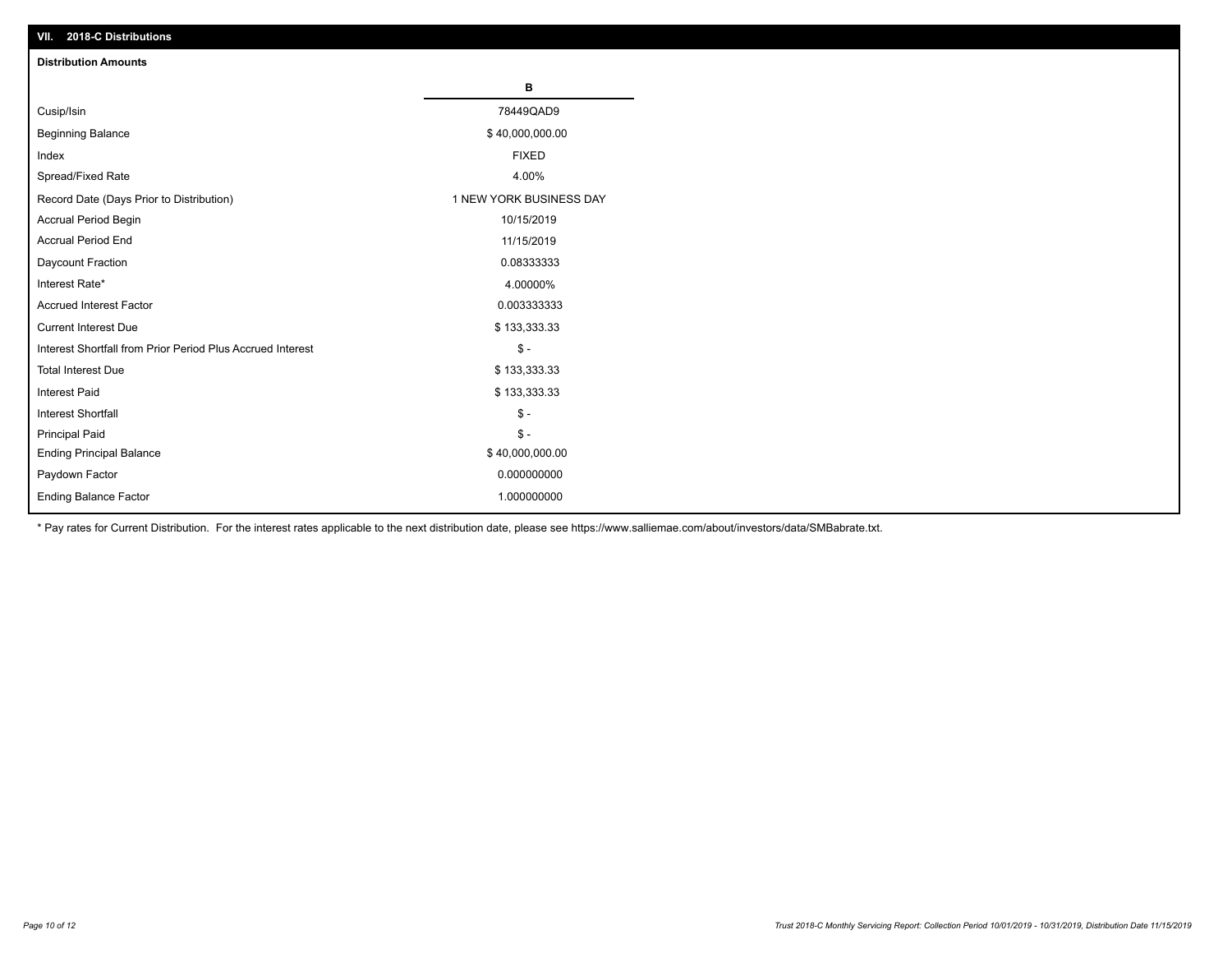#### **Since Issued Total CPR**

$$
\text{total CPR} = 1 - \left(\frac{APB}{PPB}\right)^{\left(\frac{12}{MSC}\right)}
$$

APB = Actual period-end Pool Balance PPB = Projected period-end Pool Balance assuming no prepayments and no defaults Pool Balance = Sum(Principal Balance + Interest Accrued to Capitalize Balance) MSC = Months Since Cut-Off

#### **Since-Issued Total Constant Prepayment Rate (CPR)**

Since-Issued Total CPR measures prepayments, both voluntary and involuntary, for a trust student loan pool over the life of a transaction. For each trust distribution, the actual month-end pool balance is compared against a month-end pool balance originally projected at issuance assuming no prepayments and defaults. For purposes of Since- Issued Total CPR calculations, projected period end pool balance assumes in-school status loans have up to a six month grace period before moving to repayment, grace status loans remain in grace status until their status end date and then to move to full principal and interest repayment, loans subject to interim interest or fixed payments during their in-school and grace period continue paying interim interest or fixed payments until full principal and interest repayment begins, all other trust loans are in full principal and interest repayment status, and that no trust loan in full principal and interest repayment moves from full principal and interest repayment status to any other status.

### **Weighted Average Coupon**

*WAC1 = APB* ((*CIR*)\*(*APB*))





APB = Actual period-end Pool Balance

CIR = Average of the Contractual Interest Rate (1)

APCL = Average of the Applicable Interest Rate (2)

ACTL = Average of the Actual Interest Rate (3)

#### **Weighted Average Coupon (WAC)**

(1) Contractual Interest Rate represents the interest rate indicated in the Promissory Note

(2) Appliclable Interest Rate represents the interest rate after rate reductions, if applicable, are applied

(3) Actual Interest Rate represents the interest rate when borrower incentive programs and rate reductions, if applicable, are applied